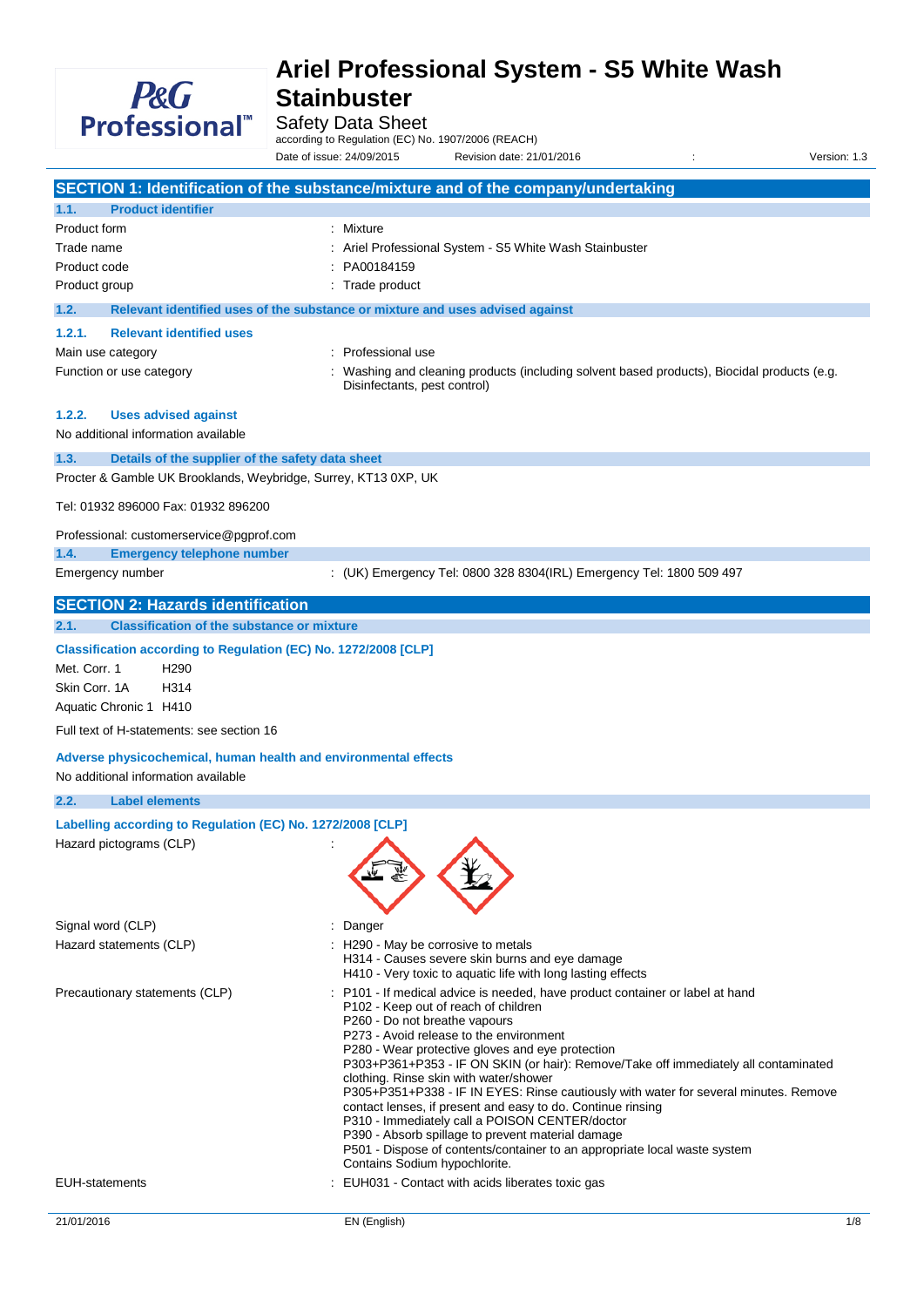Safety Data Sheet

according to Regulation (EC) No. 1907/2006 (REACH)

### **2.3. Other hazards**

Other hazards not contributing to the classification

: No presence of PBT and vPvB ingredients.

## **SECTION 3: Composition/information on ingredients**

### **3.1. Substance**

#### Not applicable

| 3.2.<br><b>Mixture</b> |                                                                        |               |                                                                                                                                             |
|------------------------|------------------------------------------------------------------------|---------------|---------------------------------------------------------------------------------------------------------------------------------------------|
| <b>Name</b>            | <b>Product identifier</b>                                              | $\frac{9}{6}$ | <b>Classification according to</b><br><b>Regulation (EC) No. 1272/2008</b><br>[CLP]                                                         |
| Sodium Hypochlorite    | (CAS No) 7681-52-9<br>(EC no) 231-668-3<br>(REACH-no) 01-2119488154-34 | $5 - 10$      | Met. Corr. 1, H290<br>Skin Corr. 1B. H314<br>Eye Dam. 1, H318<br>STOT SE 3, H335<br>Aquatic Acute 1, H400 (M=10)<br>Aquatic Chronic 1, H410 |

#### Full text of H-statements: see section 16

|                         | <b>SECTION 4: First aid measures</b>                                |                                                                                                                                                                                           |
|-------------------------|---------------------------------------------------------------------|-------------------------------------------------------------------------------------------------------------------------------------------------------------------------------------------|
| 4.1.                    | <b>Description of first aid measures</b>                            |                                                                                                                                                                                           |
|                         | First-aid measures after inhalation                                 | : IF INHALED: remove victim to fresh air and keep at rest in a position comfortable for breathing.<br>Call a POISON CENTER or doctor/physician if you feel unwell.                        |
|                         | First-aid measures after skin contact                               | : IF ON SKIN: Wash with plenty of Water. Remove/Take off immediately all contaminated<br>clothing. Immediately call a POISON CENTER or doctor/physician. Discontinue use of product.      |
|                         | First-aid measures after eye contact                                | IF IN EYES: Rinse cautiously with water for several minutes. Remove contact lenses, if present<br>and easy to do. Continue rinsing. Immediately call a POISON CENTER or doctor/physician. |
|                         | First-aid measures after ingestion                                  | IF SWALLOWED: rinse mouth. Do NOT induce vomiting. Immediately call a POISON CENTER<br>or doctor/physician.                                                                               |
| 4.2.                    | Most important symptoms and effects, both acute and delayed         |                                                                                                                                                                                           |
|                         | Symptoms/injuries after inhalation                                  | Coughing. sneezing.                                                                                                                                                                       |
|                         | Symptoms/injuries after skin contact                                | Redness. Swelling. dryness. Itching.                                                                                                                                                      |
|                         | Symptoms/injuries after eye contact                                 | Severe pain. Redness. Swelling. Blurred vision.                                                                                                                                           |
|                         | Symptoms/injuries after ingestion                                   | Oral mucosal or gastro-intestinal irritation. Nausea. Vomiting. Excessive secretion. Diarrhoea.                                                                                           |
| 4.3.                    |                                                                     | Indication of any immediate medical attention and special treatment needed                                                                                                                |
|                         | Refer to section 4.1.                                               |                                                                                                                                                                                           |
|                         | <b>SECTION 5: Firefighting measures</b>                             |                                                                                                                                                                                           |
| 5.1.                    | <b>Extinguishing media</b>                                          |                                                                                                                                                                                           |
|                         | Suitable extinguishing media                                        | : Dry chemical powder, alcohol-resistant foam, carbon dioxide (CO2).                                                                                                                      |
| 5.2.                    | Special hazards arising from the substance or mixture               |                                                                                                                                                                                           |
| Fire hazard             |                                                                     | : No fire hazard. Non combustible.                                                                                                                                                        |
| <b>Explosion hazard</b> |                                                                     | Product is not explosive.                                                                                                                                                                 |
| Reactivity              |                                                                     | Reacts with (some) acids/bases: release of (highly) toxic gases/vapours. If the product is<br>involved in a fire, it can release toxic chlorine gases.                                    |
| 5.3.                    | <b>Advice for firefighters</b>                                      |                                                                                                                                                                                           |
|                         | Firefighting instructions                                           | : No specific firefighting instructions required.                                                                                                                                         |
|                         | Protection during firefighting                                      | : In case of inadequate ventilation wear respiratory protection.                                                                                                                          |
|                         | <b>SECTION 6: Accidental release measures</b>                       |                                                                                                                                                                                           |
| 6.1.                    | Personal precautions, protective equipment and emergency procedures |                                                                                                                                                                                           |
|                         | General measures                                                    | : Do not bring in contact with acids. Do not use metal containers.                                                                                                                        |
| 6.1.1.                  | For non-emergency personnel                                         |                                                                                                                                                                                           |
|                         | Protective equipment                                                | : Wear suitable gloves and eye/face protection.                                                                                                                                           |
|                         |                                                                     |                                                                                                                                                                                           |
| 6.1.2.                  | For emergency responders                                            |                                                                                                                                                                                           |
|                         | Protective equipment                                                | : Wear suitable gloves and eye/face protection.                                                                                                                                           |
| 6.2.                    | <b>Environmental precautions</b>                                    |                                                                                                                                                                                           |
|                         |                                                                     | Consumer products ending up down the drain after use. Prevent spreading in sewers. Prevent soil and water pollution.                                                                      |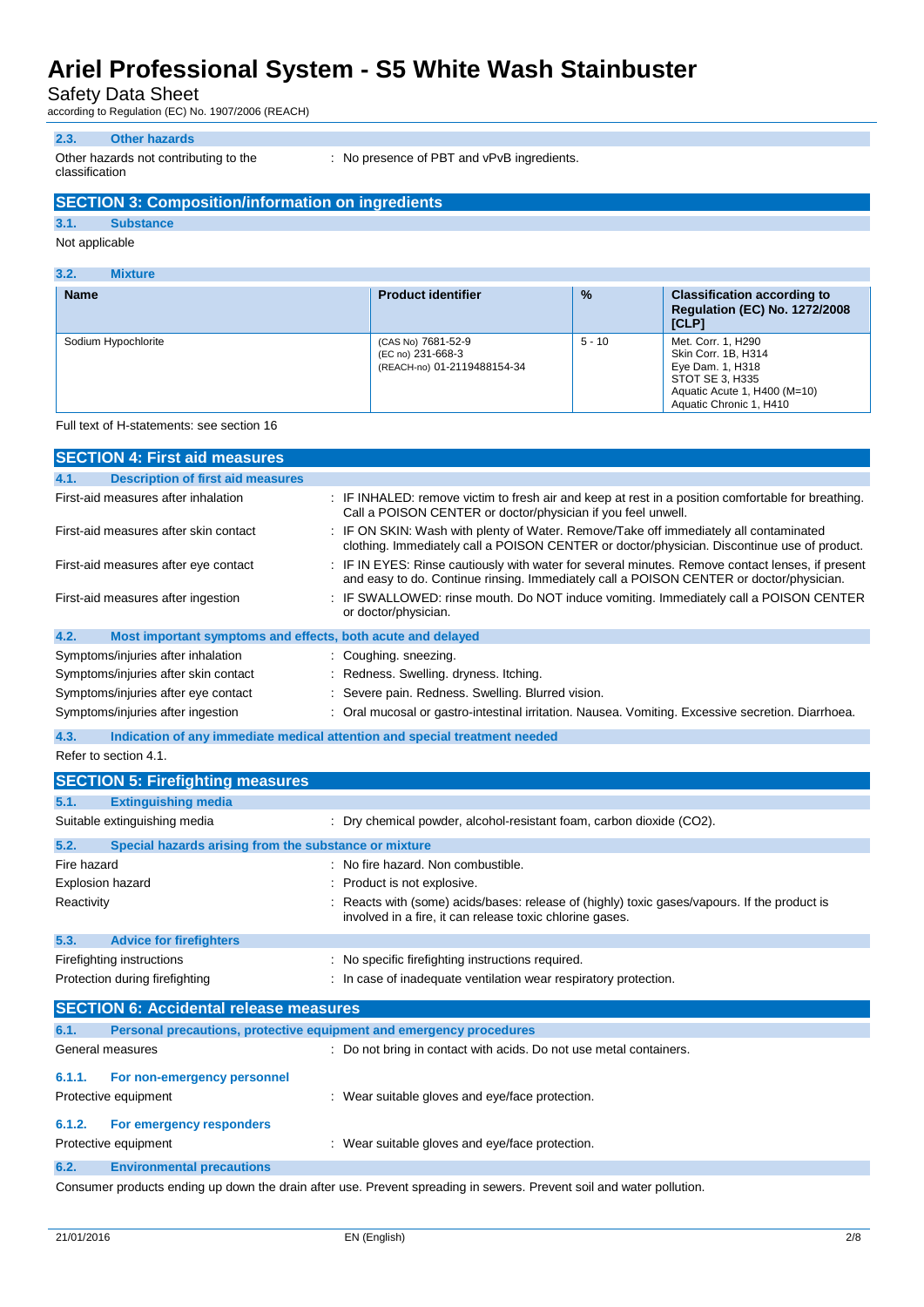Safety Data Sheet<br>according to Regulation (EC) No

| according to Regulation (EC) No. 1907/2006 (REACH)           |                                                         |                                                                                                                                                                                                                                                                                                         |                                                                                                                                                                                      |  |
|--------------------------------------------------------------|---------------------------------------------------------|---------------------------------------------------------------------------------------------------------------------------------------------------------------------------------------------------------------------------------------------------------------------------------------------------------|--------------------------------------------------------------------------------------------------------------------------------------------------------------------------------------|--|
| 6.3.<br>Methods and material for containment and cleaning up |                                                         |                                                                                                                                                                                                                                                                                                         |                                                                                                                                                                                      |  |
| For containment                                              |                                                         |                                                                                                                                                                                                                                                                                                         | : Scoop absorbed substance into closing containers. Do not use metal containers.                                                                                                     |  |
| Methods for cleaning up                                      |                                                         | Small quantities of liquid spill: take up in non-combustible absorbent material and shovel into<br>container for disposal. Large spills: contain released substance, pump into suitable containers.<br>This material and its container must be disposed of in a safe way, and as per local legislation. |                                                                                                                                                                                      |  |
| Other information                                            |                                                         | Do not bring in contact with acids.                                                                                                                                                                                                                                                                     |                                                                                                                                                                                      |  |
| 6.4.<br><b>Reference to other sections</b>                   |                                                         |                                                                                                                                                                                                                                                                                                         |                                                                                                                                                                                      |  |
| Refer to Sections 8 and 13.                                  |                                                         |                                                                                                                                                                                                                                                                                                         |                                                                                                                                                                                      |  |
| <b>SECTION 7: Handling and storage</b>                       |                                                         |                                                                                                                                                                                                                                                                                                         |                                                                                                                                                                                      |  |
| 7.1.<br><b>Precautions for safe handling</b>                 |                                                         |                                                                                                                                                                                                                                                                                                         |                                                                                                                                                                                      |  |
| Precautions for safe handling                                |                                                         |                                                                                                                                                                                                                                                                                                         | : Avoid contact with eyes. Avoid contact with skin. Do not handle until all safety precautions have<br>been read and understood. Do not eat, drink or smoke when using this product. |  |
| 7.2.                                                         |                                                         | Conditions for safe storage, including any incompatibilities                                                                                                                                                                                                                                            |                                                                                                                                                                                      |  |
| Storage conditions                                           |                                                         | : Store in original container. Refer to section 10.                                                                                                                                                                                                                                                     |                                                                                                                                                                                      |  |
| Incompatible products                                        |                                                         | Refer to section 10.                                                                                                                                                                                                                                                                                    |                                                                                                                                                                                      |  |
| Incompatible materials                                       |                                                         | metals. acids. Reacts with (some) acids: release of (highly) toxic gases/vapours (chlorine). May<br>be corrosive to metals.                                                                                                                                                                             |                                                                                                                                                                                      |  |
| Prohibitions on mixed storage                                |                                                         | Keep only in the original container in a cool, well-ventilated place away from (strong) acids.                                                                                                                                                                                                          |                                                                                                                                                                                      |  |
| Storage area                                                 |                                                         | Store in a cool area. Store in a dry area.                                                                                                                                                                                                                                                              |                                                                                                                                                                                      |  |
| 7.3.<br>Specific end use(s)                                  |                                                         |                                                                                                                                                                                                                                                                                                         |                                                                                                                                                                                      |  |
| Refer to section 1.2.                                        |                                                         |                                                                                                                                                                                                                                                                                                         |                                                                                                                                                                                      |  |
|                                                              | <b>SECTION 8: Exposure controls/personal protection</b> |                                                                                                                                                                                                                                                                                                         |                                                                                                                                                                                      |  |
| 8.1.<br><b>Control parameters</b>                            |                                                         |                                                                                                                                                                                                                                                                                                         |                                                                                                                                                                                      |  |
| 8.1.1.<br><b>National limit values</b>                       |                                                         |                                                                                                                                                                                                                                                                                                         |                                                                                                                                                                                      |  |
| Ace P&G Professional System 5 (7782-50-5)                    |                                                         |                                                                                                                                                                                                                                                                                                         |                                                                                                                                                                                      |  |
| United Kingdom                                               | WEL STEL (mg/m <sup>3</sup> )                           |                                                                                                                                                                                                                                                                                                         | 1.5 mg/m <sup>3</sup>                                                                                                                                                                |  |
| United Kingdom                                               | WEL STEL (ppm)                                          |                                                                                                                                                                                                                                                                                                         | $0.5$ ppm                                                                                                                                                                            |  |
| 8.1.2.<br><b>Monitoring procedures: DNELS, PNECS, OEL</b>    |                                                         |                                                                                                                                                                                                                                                                                                         |                                                                                                                                                                                      |  |
| Sodium Hypochlorite (7681-52-9)                              |                                                         |                                                                                                                                                                                                                                                                                                         |                                                                                                                                                                                      |  |
| DNEL/DMEL (Workers)                                          |                                                         |                                                                                                                                                                                                                                                                                                         |                                                                                                                                                                                      |  |
| Acute - systemic effects, inhalation                         |                                                         | $3.1 \text{ mg/m}^3$                                                                                                                                                                                                                                                                                    |                                                                                                                                                                                      |  |
| Acute - local effects, inhalation                            |                                                         | $3.1 \text{ mg/m}^3$                                                                                                                                                                                                                                                                                    |                                                                                                                                                                                      |  |
| Long-term - systemic effects, inhalation                     |                                                         | 1.55 mg/m <sup>3</sup>                                                                                                                                                                                                                                                                                  |                                                                                                                                                                                      |  |
| Long-term - local effects, inhalation                        |                                                         | 1.55 mg/m <sup>3</sup>                                                                                                                                                                                                                                                                                  |                                                                                                                                                                                      |  |
| DNEL/DMEL (General population)                               |                                                         |                                                                                                                                                                                                                                                                                                         |                                                                                                                                                                                      |  |
| Acute - systemic effects, inhalation                         |                                                         | $3.1 \text{ mg/m}^3$                                                                                                                                                                                                                                                                                    |                                                                                                                                                                                      |  |
| Acute - local effects, inhalation                            |                                                         | $3.1 \text{ mg/m}^3$                                                                                                                                                                                                                                                                                    |                                                                                                                                                                                      |  |
| Long-term - systemic effects, oral                           |                                                         | 0.26 mg/kg bodyweight/day                                                                                                                                                                                                                                                                               |                                                                                                                                                                                      |  |
| Long-term - systemic effects, inhalation                     |                                                         | 1.55 mg/m <sup>3</sup>                                                                                                                                                                                                                                                                                  |                                                                                                                                                                                      |  |
| Long-term - local effects, inhalation                        |                                                         | 1.55 mg/m <sup>3</sup>                                                                                                                                                                                                                                                                                  |                                                                                                                                                                                      |  |

PNEC aqua (freshwater) 0.00021 mg/l PNEC aqua (marine water) 0.000042 mg/l PNEC aqua (intermittent, freshwater) 0.00026 mg/l

PNEC sewage treatment plant 14.69 mg/l

Not required for normal conditions of use.

PNEC (Water)

PNEC (STP)

**8.2. Exposure controls**

8.2.2. Personal protective equipment

8.2.1. Appropriate engineering controls : No additional information available

Hand protection **in the suitable set of the suitable gloves.** Wear suitable gloves. Eye protection **in the contract of the CO** is a Wear eye/face protection.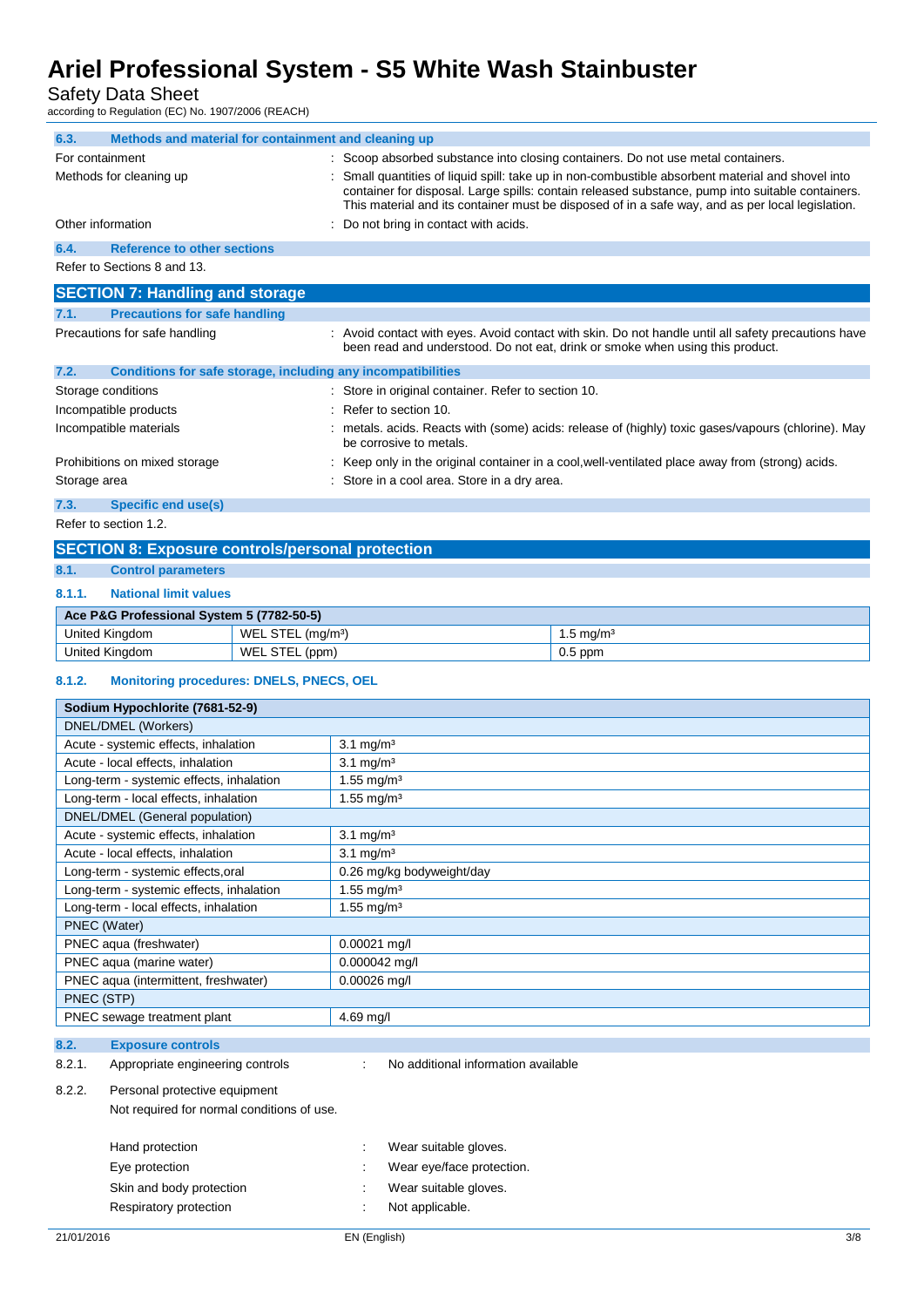Safety Data Sheet

according to Regulation (EC) No. 1907/2006 (REACH)

#### 8.2.3. Environmental exposure controls

Prevent that the undiluted product reaches surface waters.

**SECTION 9: Physical and chemical properties**

| Information on basic physical and chemical properties<br>9.1. |                                                                                                                                                             |                  |                                                                                                      |
|---------------------------------------------------------------|-------------------------------------------------------------------------------------------------------------------------------------------------------------|------------------|------------------------------------------------------------------------------------------------------|
| <b>Property</b>                                               | Value                                                                                                                                                       | <b>Unit</b>      | <b>Test method/Notes</b>                                                                             |
| Appearance                                                    | Liquid.                                                                                                                                                     |                  |                                                                                                      |
| Physical state                                                | Liquid                                                                                                                                                      |                  |                                                                                                      |
| Colour                                                        | Coloured.                                                                                                                                                   |                  |                                                                                                      |
| Odour                                                         | odourless.                                                                                                                                                  |                  |                                                                                                      |
| Odour threshold                                               |                                                                                                                                                             | ppm              | Perceived odor at typical use conditions                                                             |
| pH                                                            | $\geq 10.5$                                                                                                                                                 |                  |                                                                                                      |
| Melting point                                                 |                                                                                                                                                             | $^{\circ}C$      | Not available. This property is not<br>relevant for the safety and classification<br>of this product |
| Freezing point                                                |                                                                                                                                                             |                  | Not available. This property is not<br>relevant for the safety and classification<br>of this product |
| Boiling point                                                 | No data available                                                                                                                                           |                  |                                                                                                      |
| Flash point                                                   | No data available                                                                                                                                           |                  |                                                                                                      |
| Relative evaporation rate (butylacetate=1)                    |                                                                                                                                                             |                  | Not available. This property is not<br>relevant for the safety and classification<br>of this product |
| Flammability (solid, gas)                                     |                                                                                                                                                             |                  | Not applicable. This property is not<br>relevant for liquid product forms                            |
| <b>Explosive limits</b>                                       |                                                                                                                                                             | q/m <sup>3</sup> | Not available. This property is not<br>relevant for the safety and classification<br>of this product |
| Vapour pressure                                               |                                                                                                                                                             |                  | Not available. This property is not<br>relevant for the safety and classification<br>of this product |
| Relative density                                              | $1.112 - 1.22$                                                                                                                                              |                  |                                                                                                      |
| Solubility                                                    | Soluble in water.                                                                                                                                           |                  |                                                                                                      |
| Log Pow                                                       |                                                                                                                                                             |                  | Not applicable. This property is not<br>relevant for mixtures                                        |
| Auto-ignition temperature                                     |                                                                                                                                                             |                  | Not available. This property is not<br>relevant for the safety and classification<br>of this product |
| Decomposition temperature                                     |                                                                                                                                                             | $^{\circ}C$      | Not available. This property is not<br>relevant for the safety and classification<br>of this product |
| Viscosity                                                     | 1                                                                                                                                                           | cP               |                                                                                                      |
| <b>Explosive properties</b>                                   | Not applicable. This product is not classified as explosive as it does not contain any<br>substances which possesses explosive properties CLP (Art 14 (2)). |                  |                                                                                                      |
| Oxidising properties                                          | Not applicable. This product is not classified as oxidizing as it does not contain any<br>substances which possesses oxidizing properties CLP (Art 14 (2)). |                  |                                                                                                      |

**9.2. Other information**

No additional information available

**SECTION 10: Stability and reactivity**

#### **10.1. Reactivity**

Reacts with (some) acids/bases: release of (highly) toxic gases/vapours. If the product is involved in a fire, it can release toxic chlorine gases.

**10.2. Chemical stability**

#### Stable under normal conditions.

**10.3. Possibility of hazardous reactions**

Refer to section 10.1 on Reactivity.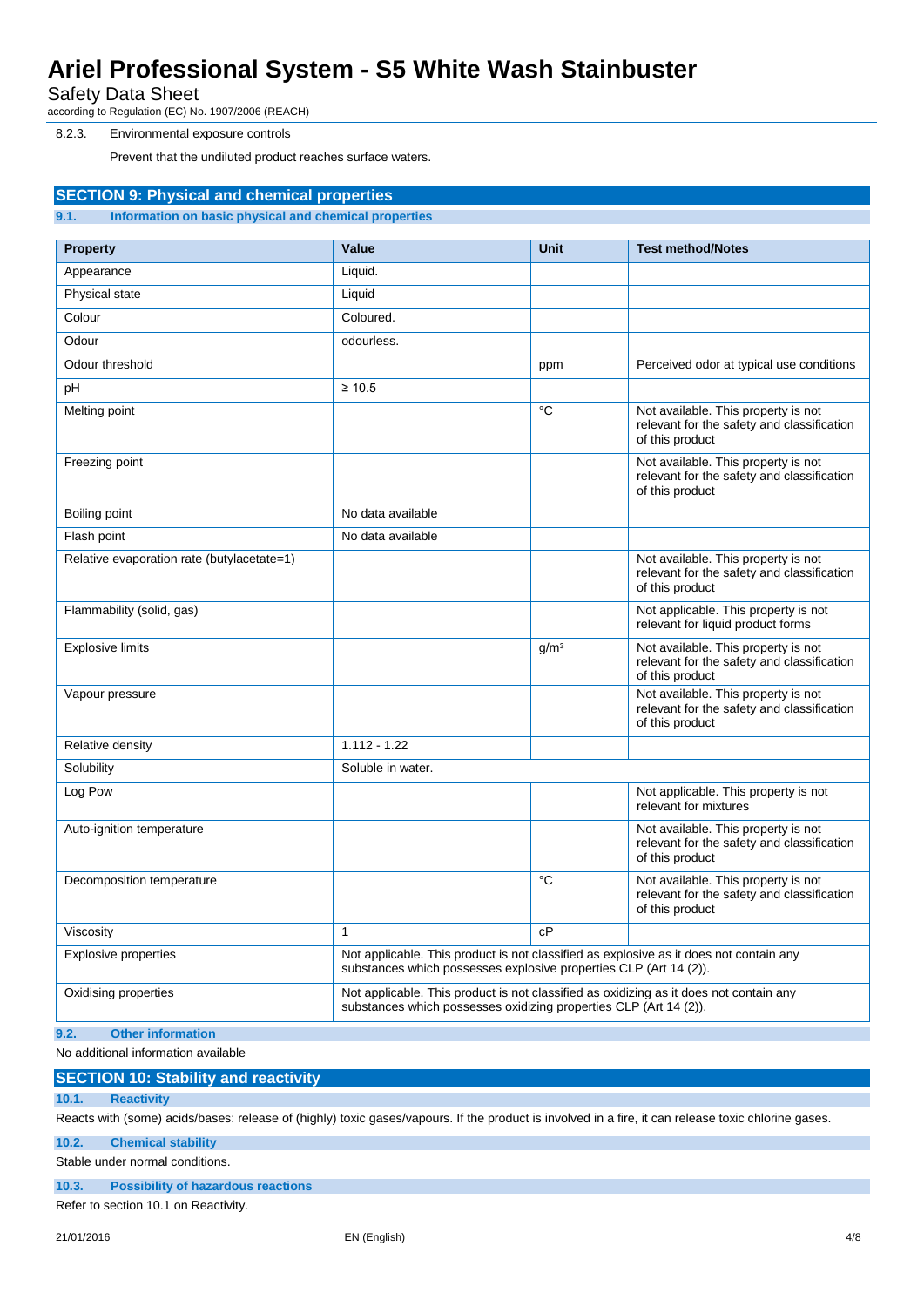### Safety Data Sheet

according to Regulation (EC) No. 1907/2006 (REACH)

#### **10.4. Conditions to avoid**

Refer to Section 10 on Incompatible Materials.

#### **10.5. Incompatible materials**

metals. acids. Reacts with (some) acids: release of (highly) toxic gases/vapours (chlorine). May be corrosive to metals.

#### **10.6. Hazardous decomposition products**

chlorine.

### **SECTION 11: Toxicological information**

**11.1. Information on toxicological effects**

#### **11.1.1. Mixture**

| Ariel Professional System - S5 White Wash Stainbuster (7782-50-5) |                                                                                                     |  |
|-------------------------------------------------------------------|-----------------------------------------------------------------------------------------------------|--|
| Acute toxicity                                                    | Not classified (*)                                                                                  |  |
| Skin corrosion/irritation                                         | Causes severe skin burns and eye damage.                                                            |  |
| Serious eye damage/irritation                                     | Not classified (*)                                                                                  |  |
| Respiratory or skin sensitisation                                 | Not classified (*)                                                                                  |  |
| Germ cell mutagenicity                                            | Not classified (*)                                                                                  |  |
| Carcinogenicity                                                   | Not classified (*)                                                                                  |  |
| Reproductive toxicity                                             | Not classified (*)                                                                                  |  |
| Specific target organ toxicity (single exposure)                  | Not classified (*)                                                                                  |  |
| Specific target organ toxicity (repeated<br>exposure)             | Not classified (*)                                                                                  |  |
| Aspiration hazard                                                 | Not classified (*)<br>الممدان والتواصيل التارين التواصيل المتحدث المتحدث والمناصر المناطقة المستحدث |  |

(\*) Based upon available data of the substances and/or the product, product classification criteria are not met. See Section 2 and Section 16 for applicable hazard classification and classification procedure, respectively.

#### **11.1.2. Substances in the mixture**

Acute toxicity:

### **Sodium Hypochlorite (7681-52-9)**

#### **SECTION 12: Ecological information**

**12.1. Toxicity**

Ecology - general **interpretatal in the act of a constant C** : Toxic to aquatic organisms, may cause long-term adverse effects in the aquatic environment.

| 0.032 mg/l Coho salmon; 96 h                                |
|-------------------------------------------------------------|
| 77.1 mg/l OECD 209; 3 h                                     |
| 0.035 mg/l OECD 202; Ceriodaphnia dubia; 48 h               |
| 0.0365 mg/l OECD 201; Pseudokirchneriella subcapitata; 72 h |
| 41.1 mg/l OECD 209; 3 h                                     |
| 0.04 mg/l Menidia peninsulae; 28 d                          |
| $0.007$ mg/l                                                |
| 0.0054 mg/l OECD 201; Pseudokirchneriella subcapitata; 3 d  |
|                                                             |

#### **12.2. Persistence and degradability**

No additional information available

### **12.3. Bioaccumulative potential**

| $-1$ , we we will be a set of $\sim$ $\sim$ $\sim$ . The set of $\sim$ |                                                                       |
|------------------------------------------------------------------------|-----------------------------------------------------------------------|
|                                                                        |                                                                       |
| Sodium Hypochlorite (7681-52-9)                                        |                                                                       |
| Bioaccumulative potential                                              | Not expected to bioaccumulate due to the low log Kow (log Kow $<$ 4). |
|                                                                        |                                                                       |

**12.4. Mobility in soil**

#### No additional information available

| 12.5.<br><b>Results of PBT and vPvB assessment</b>                |                                                                                                                                                                                 |  |  |
|-------------------------------------------------------------------|---------------------------------------------------------------------------------------------------------------------------------------------------------------------------------|--|--|
| Ariel Professional System - S5 White Wash Stainbuster (7782-50-5) |                                                                                                                                                                                 |  |  |
| Results of PBT assessment                                         | No presence of PBT and vPvB ingredients                                                                                                                                         |  |  |
| <b>Component</b>                                                  |                                                                                                                                                                                 |  |  |
| Sodium Hypochlorite (7681-52-9)                                   | This substance/mixture does not meet the PBT criteria of REACH regulation, annex XIII<br>This substance/mixture does not meet the vPvB criteria of REACH regulation, annex XIII |  |  |
| 12.6.<br><b>Other adverse effects</b>                             |                                                                                                                                                                                 |  |  |
| Other information                                                 | Toxic to aquatic organisms.                                                                                                                                                     |  |  |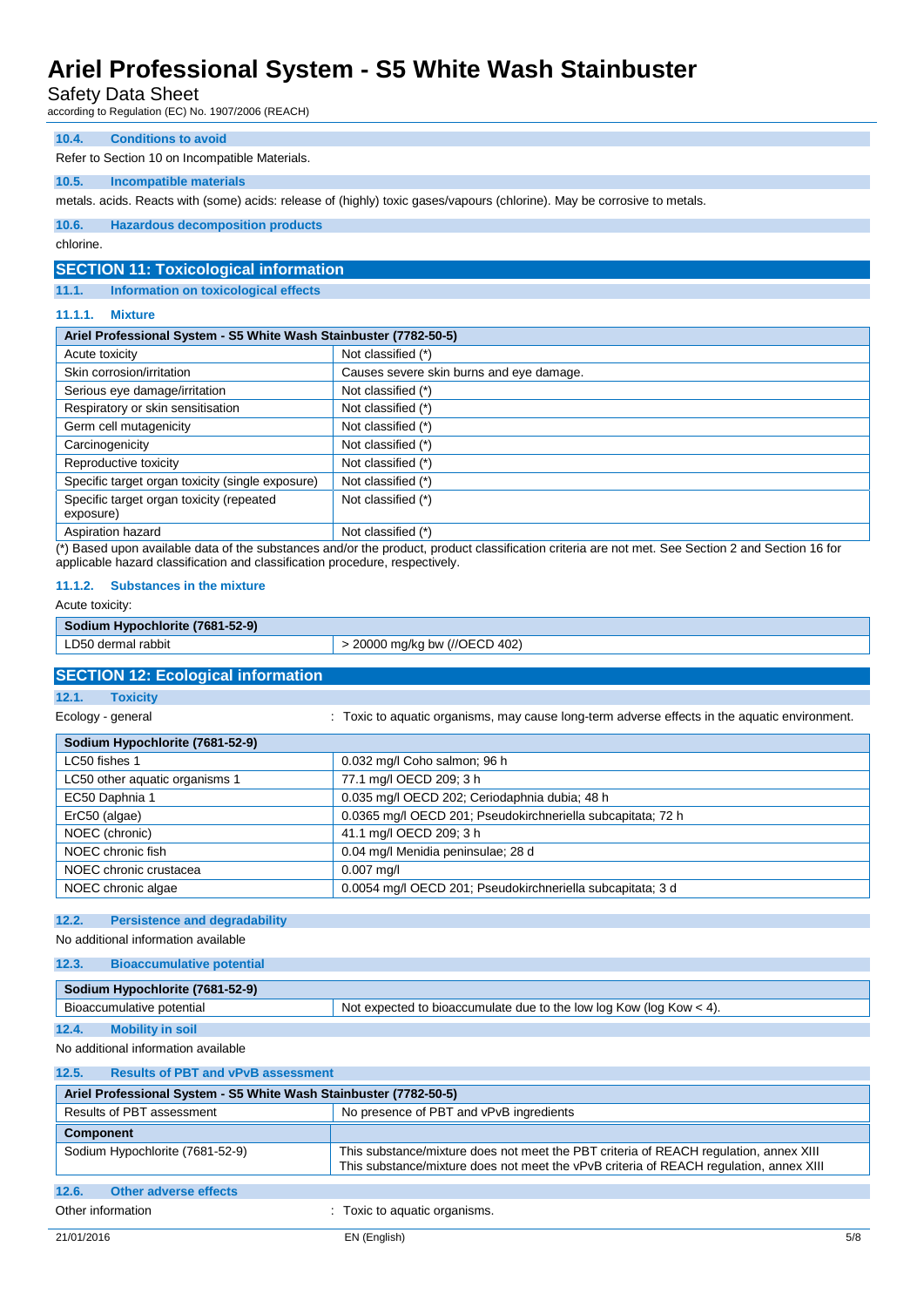### Safety Data Sheet

according to Regulation (EC) No. 1907/2006 (REACH)

|         | <b>SECTION 13: Disposal considerations</b> |                                                                                                                                                                                                                                                                                                                                                                                                                                                                                                    |
|---------|--------------------------------------------|----------------------------------------------------------------------------------------------------------------------------------------------------------------------------------------------------------------------------------------------------------------------------------------------------------------------------------------------------------------------------------------------------------------------------------------------------------------------------------------------------|
| 13.1.   | <b>Waste treatment methods</b>             |                                                                                                                                                                                                                                                                                                                                                                                                                                                                                                    |
| 13.1.1. | Regional legislation (waste)               | : Disposal must be done according to official regulations.                                                                                                                                                                                                                                                                                                                                                                                                                                         |
| 13.1.2  | Disposal recommendations                   | : The waste codes/waste designations below are in accordance with EWC. Waste<br>must be delivered to an approved waste disposal company. The waste is to be kept<br>separate from other types of waste until its disposal. Do not throw waste product<br>into the sewer. Where possible recycling is preferred to disposal or incineration.<br>. For handling waste, see measures described in section 7. Empty, uncleaned<br>packaging need the same disposal considerations as filled packaging. |
| 13.1.3  | EURAL Waste code product                   | $\therefore$ 20 01 29 <sup>*</sup> - detergents containing dangerous substances<br>15 01 10 <sup>*</sup> - packaging containing residues of or contaminated by dangerous<br>substances                                                                                                                                                                                                                                                                                                             |

| <b>SECTION 14: Transport information</b><br>14.1.<br><b>UN number</b><br>UN-No<br>: 1791<br>UN-No. (ICAO)<br>: 1791<br><b>UN proper shipping name</b><br>14.2.<br>Proper Shipping Name<br><b>HYPOCHLORITE SOLUTION</b><br>÷<br>Transport document description (ADR)<br>UN 1791 HYPOCHLORITE SOLUTION, 8, III, (E), ENVIRONMENTALLY HAZARDOUS<br><b>Transport hazard class(es)</b><br>14.3.<br>$\therefore$ 8<br>Class (UN)<br>Class (ICAO)<br>: 8<br>- Corrosive substances<br>Danger labels (UN)<br>: 8 |  |
|----------------------------------------------------------------------------------------------------------------------------------------------------------------------------------------------------------------------------------------------------------------------------------------------------------------------------------------------------------------------------------------------------------------------------------------------------------------------------------------------------------|--|
|                                                                                                                                                                                                                                                                                                                                                                                                                                                                                                          |  |
|                                                                                                                                                                                                                                                                                                                                                                                                                                                                                                          |  |
|                                                                                                                                                                                                                                                                                                                                                                                                                                                                                                          |  |
|                                                                                                                                                                                                                                                                                                                                                                                                                                                                                                          |  |
|                                                                                                                                                                                                                                                                                                                                                                                                                                                                                                          |  |
|                                                                                                                                                                                                                                                                                                                                                                                                                                                                                                          |  |
|                                                                                                                                                                                                                                                                                                                                                                                                                                                                                                          |  |
|                                                                                                                                                                                                                                                                                                                                                                                                                                                                                                          |  |
|                                                                                                                                                                                                                                                                                                                                                                                                                                                                                                          |  |
|                                                                                                                                                                                                                                                                                                                                                                                                                                                                                                          |  |
|                                                                                                                                                                                                                                                                                                                                                                                                                                                                                                          |  |
|                                                                                                                                                                                                                                                                                                                                                                                                                                                                                                          |  |
|                                                                                                                                                                                                                                                                                                                                                                                                                                                                                                          |  |
|                                                                                                                                                                                                                                                                                                                                                                                                                                                                                                          |  |
|                                                                                                                                                                                                                                                                                                                                                                                                                                                                                                          |  |
| <b>Packing group</b><br>14.4.                                                                                                                                                                                                                                                                                                                                                                                                                                                                            |  |
| $\pm$ 111<br>Packing group (UN)<br><b>Environmental hazards</b>                                                                                                                                                                                                                                                                                                                                                                                                                                          |  |
| 14.5.                                                                                                                                                                                                                                                                                                                                                                                                                                                                                                    |  |
| Dangerous for the environment<br>Marine pollutant                                                                                                                                                                                                                                                                                                                                                                                                                                                        |  |
|                                                                                                                                                                                                                                                                                                                                                                                                                                                                                                          |  |
|                                                                                                                                                                                                                                                                                                                                                                                                                                                                                                          |  |
|                                                                                                                                                                                                                                                                                                                                                                                                                                                                                                          |  |
| Other information<br>: No supplementary information available.                                                                                                                                                                                                                                                                                                                                                                                                                                           |  |
| <b>Special precautions for user</b><br>14.6.                                                                                                                                                                                                                                                                                                                                                                                                                                                             |  |
| <b>Overland transport</b><br>14.6.1.                                                                                                                                                                                                                                                                                                                                                                                                                                                                     |  |
| Transport regulations (RID)<br>Subject to the provisions                                                                                                                                                                                                                                                                                                                                                                                                                                                 |  |
| State during transport (ADR-RID)<br>: as liquid                                                                                                                                                                                                                                                                                                                                                                                                                                                          |  |
| Hazard identification number (Kemler No.)<br>$\therefore 80$                                                                                                                                                                                                                                                                                                                                                                                                                                             |  |
| Classification code (UN)<br>$\therefore$ C9                                                                                                                                                                                                                                                                                                                                                                                                                                                              |  |
| Orange plates<br>80                                                                                                                                                                                                                                                                                                                                                                                                                                                                                      |  |
|                                                                                                                                                                                                                                                                                                                                                                                                                                                                                                          |  |
| 791                                                                                                                                                                                                                                                                                                                                                                                                                                                                                                      |  |
| Special provisions (ADR)<br>:521                                                                                                                                                                                                                                                                                                                                                                                                                                                                         |  |
| Transport category (ADR)<br>$\therefore$ 3                                                                                                                                                                                                                                                                                                                                                                                                                                                               |  |
| Tunnel restriction code<br>E                                                                                                                                                                                                                                                                                                                                                                                                                                                                             |  |
| Limited quantities (ADR)<br>: 51                                                                                                                                                                                                                                                                                                                                                                                                                                                                         |  |
| Excepted quantities (ADR)<br>$\therefore$ E1                                                                                                                                                                                                                                                                                                                                                                                                                                                             |  |
|                                                                                                                                                                                                                                                                                                                                                                                                                                                                                                          |  |
| <b>Transport by sea</b><br>14.6.2.                                                                                                                                                                                                                                                                                                                                                                                                                                                                       |  |
| Transport regulations (IMDG)<br>: Subject to the provisions<br>EmS-No. (1)<br>$F-A$                                                                                                                                                                                                                                                                                                                                                                                                                      |  |
| $: S-B$<br>EmS-No. (2)                                                                                                                                                                                                                                                                                                                                                                                                                                                                                   |  |
|                                                                                                                                                                                                                                                                                                                                                                                                                                                                                                          |  |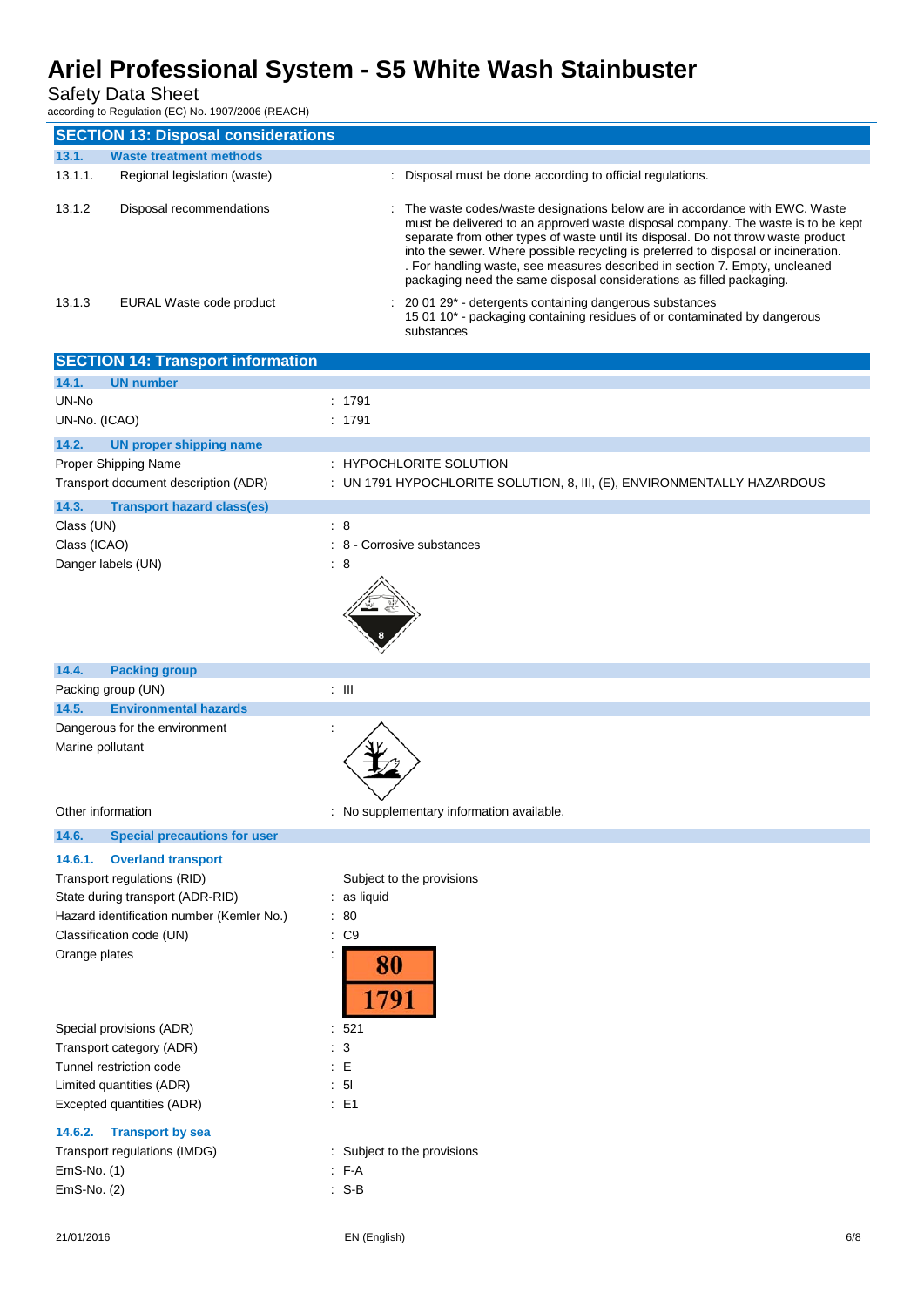Safety Data Sheet

according to Regulation (EC) No. 1907/2006 (REACH)

| 14.6.3.<br>Air transport<br>: Subject to the provisions<br>Transport regulations (IATA)<br>14.7.<br>Transport in bulk according to Annex II of MARPOL 73/78 and the IBC Code<br>Not applicable<br><b>SECTION 15: Regulatory information</b><br>: 5-15% Chlorine-based bleaching agents; Disinfectants.<br>Ingredient label<br>Safety, health and environmental regulations/legislation specific for the substance or mixture<br>15.1.<br><b>EU-Regulations</b><br>15.1.1.<br>Contains no REACH substances with Annex XVII restrictions<br>Contains no substance on the REACH candidate list<br>Contains no REACH Annex XIV substances<br>: The surfactant(s) contained in this preparation complies(comply) with the biodegradability<br>CESIO recommendations<br>criteria as laid down in Regulation (EC) No.648/2004 on detergents. Data to support this<br>made available to them, at their direct request or at the request of a detergent manufacturer.<br>: Classification according to Regulation (EC) No. 1272/2008 [CLP]. Registration, Evaluation,<br>Other information, restriction and prohibition<br>Authorisation and Restriction of Chemicals Regulation (EC) No 1907/2006. Regulation (EC)<br>regulations<br>No. 648/2004 of 31 March 2004 on detergents. Biocide Directive (98/8/EC). |                                                                                                  |
|--------------------------------------------------------------------------------------------------------------------------------------------------------------------------------------------------------------------------------------------------------------------------------------------------------------------------------------------------------------------------------------------------------------------------------------------------------------------------------------------------------------------------------------------------------------------------------------------------------------------------------------------------------------------------------------------------------------------------------------------------------------------------------------------------------------------------------------------------------------------------------------------------------------------------------------------------------------------------------------------------------------------------------------------------------------------------------------------------------------------------------------------------------------------------------------------------------------------------------------------------------------------------------------------------------|--------------------------------------------------------------------------------------------------|
|                                                                                                                                                                                                                                                                                                                                                                                                                                                                                                                                                                                                                                                                                                                                                                                                                                                                                                                                                                                                                                                                                                                                                                                                                                                                                                        |                                                                                                  |
|                                                                                                                                                                                                                                                                                                                                                                                                                                                                                                                                                                                                                                                                                                                                                                                                                                                                                                                                                                                                                                                                                                                                                                                                                                                                                                        |                                                                                                  |
|                                                                                                                                                                                                                                                                                                                                                                                                                                                                                                                                                                                                                                                                                                                                                                                                                                                                                                                                                                                                                                                                                                                                                                                                                                                                                                        |                                                                                                  |
|                                                                                                                                                                                                                                                                                                                                                                                                                                                                                                                                                                                                                                                                                                                                                                                                                                                                                                                                                                                                                                                                                                                                                                                                                                                                                                        |                                                                                                  |
|                                                                                                                                                                                                                                                                                                                                                                                                                                                                                                                                                                                                                                                                                                                                                                                                                                                                                                                                                                                                                                                                                                                                                                                                                                                                                                        |                                                                                                  |
|                                                                                                                                                                                                                                                                                                                                                                                                                                                                                                                                                                                                                                                                                                                                                                                                                                                                                                                                                                                                                                                                                                                                                                                                                                                                                                        |                                                                                                  |
|                                                                                                                                                                                                                                                                                                                                                                                                                                                                                                                                                                                                                                                                                                                                                                                                                                                                                                                                                                                                                                                                                                                                                                                                                                                                                                        |                                                                                                  |
|                                                                                                                                                                                                                                                                                                                                                                                                                                                                                                                                                                                                                                                                                                                                                                                                                                                                                                                                                                                                                                                                                                                                                                                                                                                                                                        |                                                                                                  |
|                                                                                                                                                                                                                                                                                                                                                                                                                                                                                                                                                                                                                                                                                                                                                                                                                                                                                                                                                                                                                                                                                                                                                                                                                                                                                                        |                                                                                                  |
|                                                                                                                                                                                                                                                                                                                                                                                                                                                                                                                                                                                                                                                                                                                                                                                                                                                                                                                                                                                                                                                                                                                                                                                                                                                                                                        |                                                                                                  |
|                                                                                                                                                                                                                                                                                                                                                                                                                                                                                                                                                                                                                                                                                                                                                                                                                                                                                                                                                                                                                                                                                                                                                                                                                                                                                                        |                                                                                                  |
|                                                                                                                                                                                                                                                                                                                                                                                                                                                                                                                                                                                                                                                                                                                                                                                                                                                                                                                                                                                                                                                                                                                                                                                                                                                                                                        | assertion are held at the disposal of the competent authorities of the Member States and will be |
|                                                                                                                                                                                                                                                                                                                                                                                                                                                                                                                                                                                                                                                                                                                                                                                                                                                                                                                                                                                                                                                                                                                                                                                                                                                                                                        |                                                                                                  |

#### **15.1.2. National regulations**

#### No additional information available

| 15.2.<br><b>Chemical safety assessment</b>         |                                                                                                                                                                                                                                                           |  |  |
|----------------------------------------------------|-----------------------------------------------------------------------------------------------------------------------------------------------------------------------------------------------------------------------------------------------------------|--|--|
| No chemical safety assessment has been carried out |                                                                                                                                                                                                                                                           |  |  |
| <b>SECTION 16: Other information</b>               |                                                                                                                                                                                                                                                           |  |  |
| 16.1.<br>Indication of changes                     |                                                                                                                                                                                                                                                           |  |  |
| Indication of changes                              | : Change in SECTION 2: Hazards identification<br>Change in SECTION 8: Exposure controls/personal protection<br>Change in SECTION 11: Toxicological information<br>Change in SECTION 12: Ecological information<br>Change in SECTION 16: Other information |  |  |

#### **16.2. Abbreviations and acronyms**

LC50: Lethal Concentration to 50 % of a test population. LD50: Lethal Dose to 50% of a test population (Median Lethal Dose). PBT: Persistent, Bioaccumulative and Toxic substance. PNEC(s): Predicted No Effect Concentration(s). vPvB: Very Persistent and Very Bioaccumulative. AND: European Agreement concerning the International Carriage of Dangerous Goods by Inland Waterways. ATE: Acute Toxicity Estimate.

| 16.3.<br>Classification and procedure used to derive the classification for mixtures according to Regulation (EC) 1272/2008 [CLP] |                                                                                            |                          |  |
|-----------------------------------------------------------------------------------------------------------------------------------|--------------------------------------------------------------------------------------------|--------------------------|--|
| Classification according to Regulation (EC) No. 1272/2008 [CLP]                                                                   |                                                                                            | classification procedure |  |
| Met. Corr. 1                                                                                                                      |                                                                                            | Calculation method       |  |
| Skin Corr, 1A                                                                                                                     |                                                                                            | Calculation method       |  |
| Aquatic Chronic 1                                                                                                                 |                                                                                            | Calculation method       |  |
| Relevant R-phrases and/or H-statements (number and full text) for mixture and substances<br>16.4.                                 |                                                                                            |                          |  |
| Aquatic Acute 1                                                                                                                   | Hazardous to the aquatic environment - Acute Hazard, Category 1                            |                          |  |
| Aquatic Chronic 1                                                                                                                 | Hazardous to the aquatic environment - Chronic Hazard, Category 1                          |                          |  |
| Eye Dam. 1                                                                                                                        | Serious eye damage/eye irritation, Category 1                                              |                          |  |
| Met. Corr. 1                                                                                                                      | Corrosive to metals, Category 1                                                            |                          |  |
| Skin Corr. 1A                                                                                                                     | Skin corrosion/irritation, Category 1A                                                     |                          |  |
| Skin Corr, 1B                                                                                                                     | Skin corrosion/irritation, Category 1B                                                     |                          |  |
| STOT SE 3                                                                                                                         | Specific target organ toxicity — Single exposure, Category 3, Respiratory tract irritation |                          |  |
| H <sub>290</sub>                                                                                                                  | May be corrosive to metals                                                                 |                          |  |
| H314                                                                                                                              | Causes severe skin burns and eye damage                                                    |                          |  |
| H318                                                                                                                              | Causes serious eye damage.                                                                 |                          |  |
| H335                                                                                                                              | May cause respiratory irritation                                                           |                          |  |
| H400                                                                                                                              | Very toxic to aquatic life                                                                 |                          |  |
| H410                                                                                                                              | Very toxic to aquatic life with long lasting effects                                       |                          |  |
| 16.5.<br><b>Training advice</b>                                                                                                   |                                                                                            |                          |  |

Normal use of this product shall imply use in accordance with the instructions on the packaging.